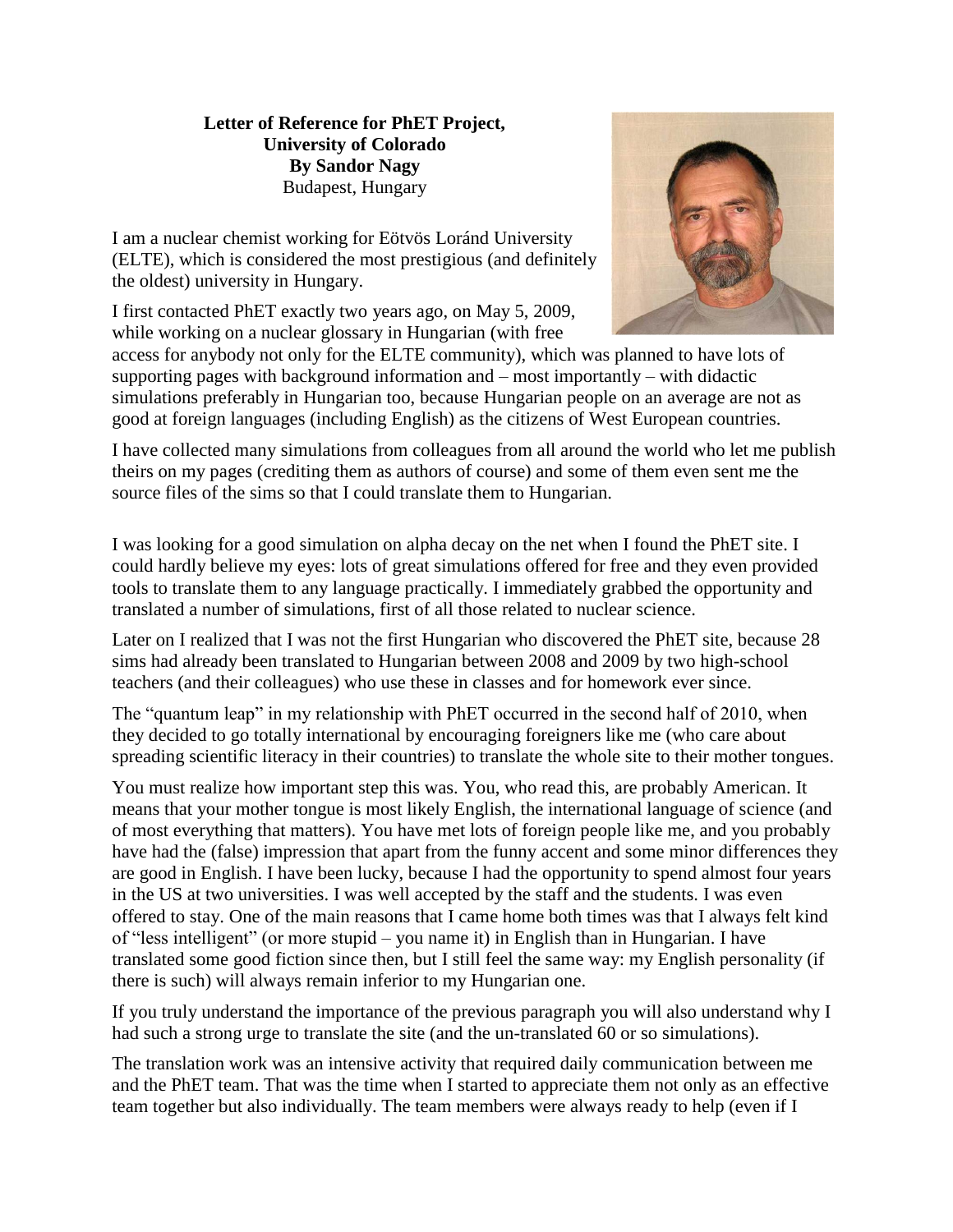made a shortcut and approached them directly rather than through phethelp) and open to suggestion. Actually, I started to feel like a virtual member of the team. (This also answers the question whether I am directly acquainted with the project, product, organization, or work. Yes, I am.) Since I am no different than any of their "clients", it is logical to assume that I share this feeling with many others who find the PhET's mission important enough to help them by volunteering as translators.

This readiness to cooperate with "users" is part of their success I think.

I am skeptical by nature as most people are in Hungary (due to old nice Communist slogans which had become discredited). Therefore I rarely confess (although it is true) that I like to do things which are important for other people. Before I got more closely involved with the PhET team (whom I have never met by the way), PhET appeared to me as a "black box" [\(http://en.wikipedia.org/wiki/Black-box\\_testing\)](http://en.wikipedia.org/wiki/Black-box_testing) appears to an experimenter. Whatever input (question, suggestion) I fed in, I got an output signal (prompt answer, help) which was in agreement with the hypothesis that PhET is a body which provides service and devoted to spread knowledge in science world-wide for the sake of humanity. As a skeptic I am well aware of how unbelievably idealistic this hypothesis sounds, but all the "experimental proofs" have supported this conclusion. (Of course you don't need a scientist to arrive at this conclusion, considering the proverb: If it looks like a duck, acts like a duck, quacks like a duck, waddles like a duck it probably is a duck.) Now, after about 200 to 300 emails having exchanged with them I start to feel their personalities and I am quite positive that the conclusion is true: they are working for PhET not only for living but because they feel that they – as part of an effective team – help an important mission to be fulfilled for the sake of humankind.

In the present case, of course, it is much easier for me to phrase the above statement, because I understand that the expressed goal of the Tech Awards is to strengthen this type of attitude and behavior among people and organizations, and therefore I can trust that my words are taken as seriously as I mean them.

I am convinced that if an award goes to the PhET project, then it goes to the right place. They are definitely the "best in the field".

I feel privileged that I was asked by PhET to write this reference letter for them.

Budapest, May 5, 2011

Sándor Nagy

<http://nasa.web.elte.hu/>

Additional points to support the worthiness of recognition

1. To the language issue.

Everybody can think best on his/her own language. You can judge this by checking the list of languages to which the whole site has been translated so far. Danish is among them. Denmark is like the Benelux countries: everybody speaks excellent English there. (Note that 95 sims out of 102 have also been translated to Dutch, although you could hardly find anybody in the Netherlands who would not speak both German and English.) However, someone over there thought it was still worth translating the PhET site. (The person finished this work probably as an unpaid volunteer just like me, because he/she thought it was an important goal to work for.) There is another thing which makes me feel good that I took part in helping PhET to go